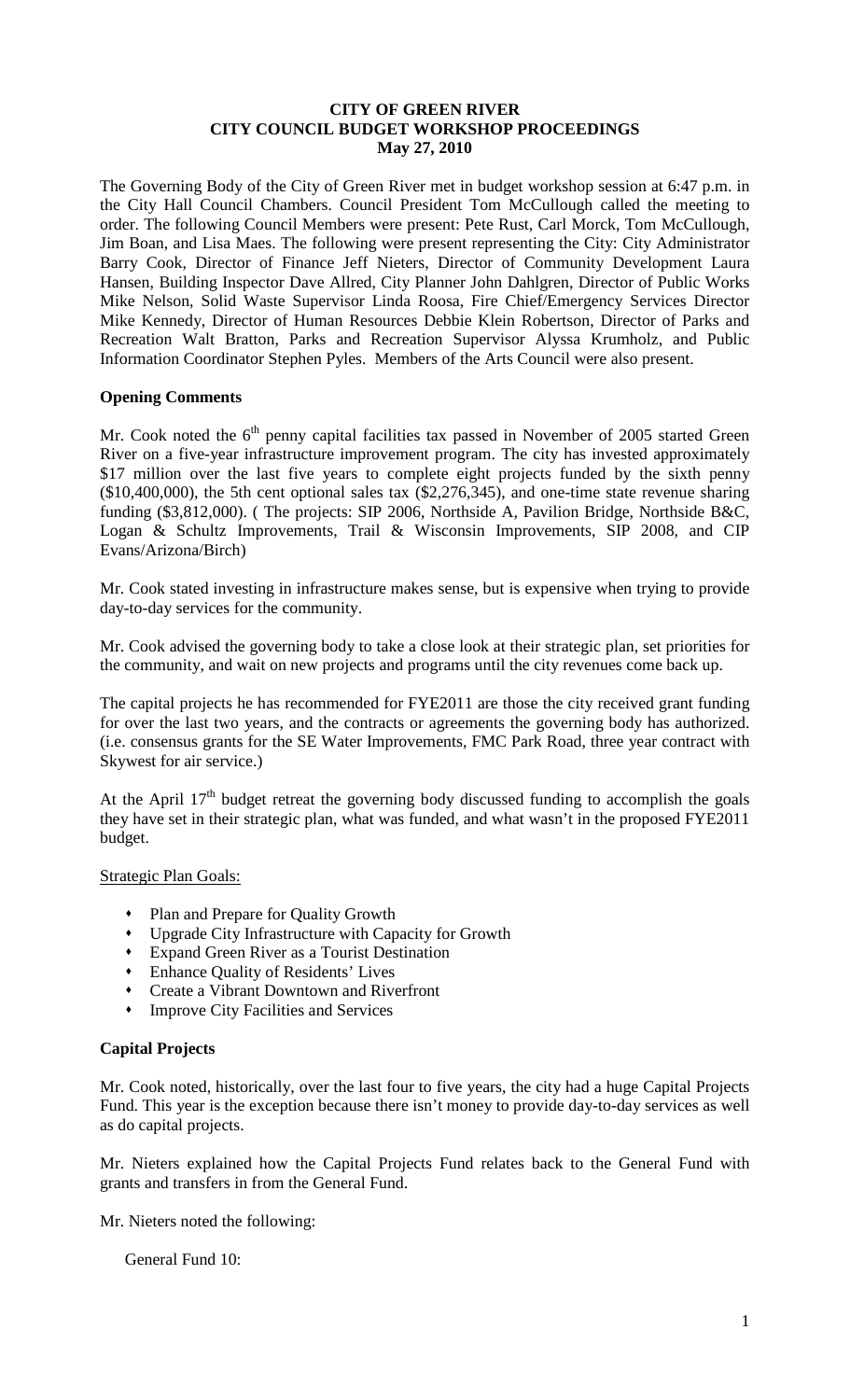| $\bullet$ | <b>Estimated Revenues</b>              | \$15,735,519                                                                      |  |
|-----------|----------------------------------------|-----------------------------------------------------------------------------------|--|
| $\bullet$ | <b>Estimated Expenditures</b>          | \$15,471,099                                                                      |  |
|           | $\bullet$ Difference between Rev & Exp | 381,420                                                                           |  |
| $\bullet$ | Transfers out to other funds           | $$1,088,847$ (includes Capital Project Fund 15)                                   |  |
| $\bullet$ | Shortage/deficit                       | 770,427                                                                           |  |
| $\bullet$ | Carryover from 6/30/10                 | \$4,735,252 includes 5% difference between estimated<br>budget and budget actuals |  |
|           | <b>Subtotal</b>                        | \$3,964,824                                                                       |  |

*Allocated Reserves:*

Reserve for Operating  $\qquad$  \$ 3,854,275 *(25% of estimated expenditures governmental industry standard for three months of revenues to make sure they can pay their bills)*

|                 | <b>DARE</b> Program                    | S  | 15,281      |
|-----------------|----------------------------------------|----|-------------|
| $\blacklozenge$ | Drug Seizure Program                   | \$ | 36,944      |
| $\bullet$       | Rec. Center Expansion Proj.            | S  | 5,850       |
|                 | <b>Law Enforcement Grant</b>           | S  | 43,218      |
|                 | <b>Special Response Team Donations</b> | \$ | 400         |
|                 | <b>Qwest Internet Agreement</b>        |    | 8,856       |
|                 | <b>Total Allocated Reserves</b>        |    | \$3,964,824 |

#### **Estimated unallocated fund balance: \$0.00**

Addressing questions from Council Member Rust, Mr. Nieters explained the reserve for operations. The money is allocated as reserve and therefore not available as unallocated funds that can be spent on projects. The bottom line amount for money that hasn't been allocated is zero, because there isn't any this budget. So, there are no funds for the governing body to spend any where they deem fit. In the past there has been unallocated funds the governing body could spend on projects or purchases. However, this coming year, if they decide they want to spend money on something that isn't budgeted, the governing body will have to decide what will get cut in order to have the money to spend. For example, if the governing body decides they want to fund the crossing guards for \$20,000 they will have to cut another expenditure account so they can maintain a balanced budget. By law they cannot have a budget with a deficit balance.

Mr. Cook noted staff feels it is prudent to allocate, lockup, tie up, 25% of the budget expenditure (for operating reserve) so in the event of an emergency the city will have the money available to pay its bills. It is not savings that the council can spend on something else, because it is allocated as a reserve. While it is allocated for something they hope never happens, it is there.

Mr. Nieters explained the transfers from the General Fund to the Capital Projects Fund, and carrying over funds from one year to the next. He noted in the proposed budget, the carry over amounts have not been stated on the list for Capital Projects, because he is waiting until the last payments for FYE10 are made on July  $6<sup>th</sup>$  to carryover the exact amounts to be approved separately.

Council Member Maes stated people were starting to spend more money on bigger items where she works. She asked about the delay from the time sales tax is paid until the city actually receives it.

Mr. Nieters stated it takes approximately two months to receive the tax revenue. He believes the projections for tax revenues are going to be at the predicted 30% less than FYE09. Revenues are still coming in under \$1 million each month. He also noted that starting in February of 2011 the city would be receiving less tax revenue because of the 2010 census and the growth of Rock Springs. His proposed the budget revenues for FYE2011 reflect a 3% reduction or \$1 million less. He noted he had just gotten back from the Finance Officers Governmental Board meeting and several of the advisors, from back East, were stating that this recovery will be a low to moderate growth. So we aren't out of the woods yet. We aren't going to see a 30% in growth for at least another year to a year and a half.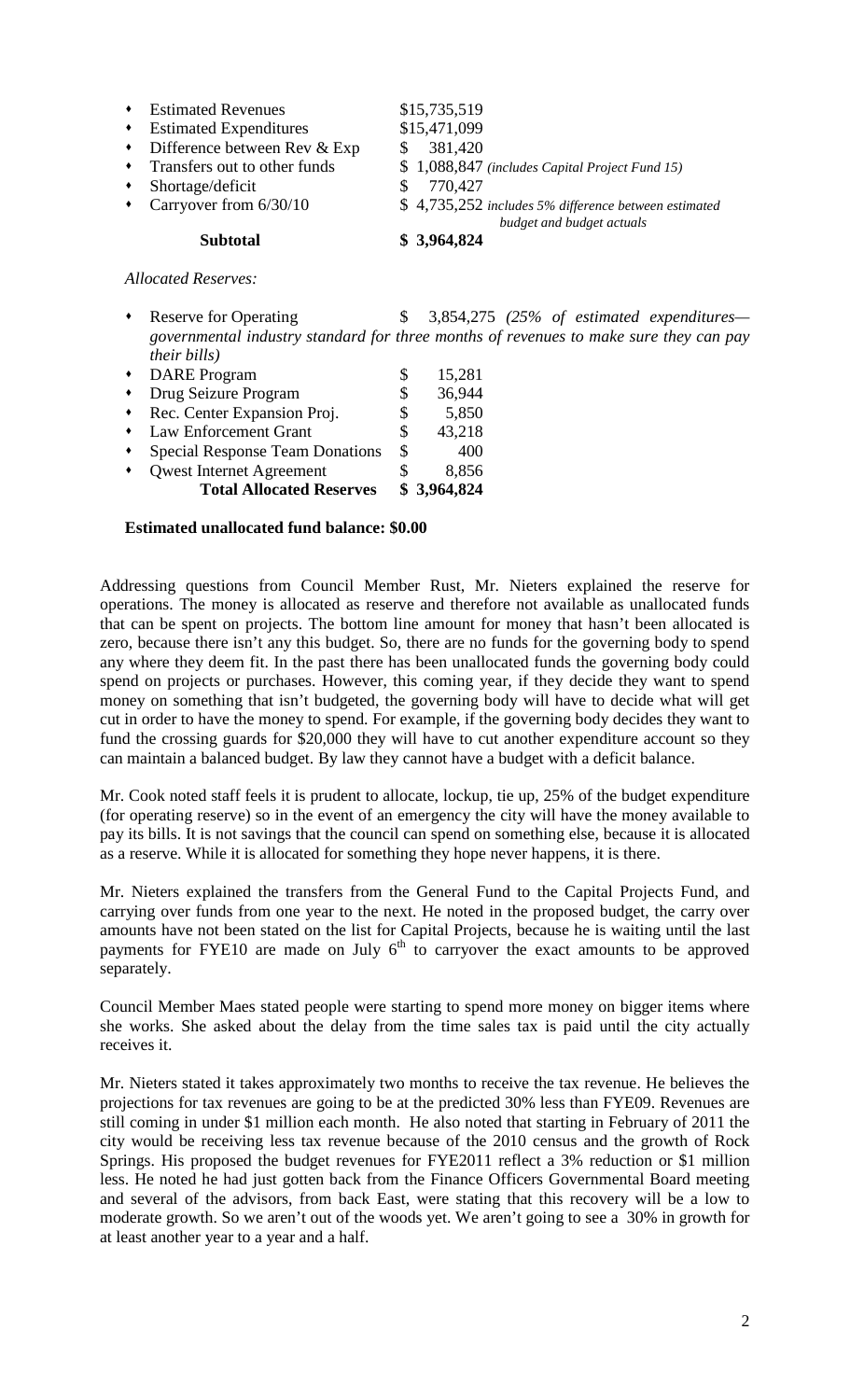Council Member McCullough stated if the council decided they didn't want to maintain the operating reserve it was up to them to make a decision on June  $15<sup>th</sup>$ .

Mr. Nieters stated it is his fiduciary responsibility to present them with a balanced budget. If the governing body decides to go in a different direction, and the city gets into trouble, he told them what they should be doing.

Council Member Boan noted Mr. Nieters had done a fine job all these years, and his projections last year kept the city from being in a real fix this year, so they didn't have to lay-off any employees. He felt they should hold onto every dime they get.

There was a brief discussion that things could be reevaluated mid-year and hopefully by then they will be able to tell where the economy is going to go.

#### **Figures from Capital Project Report:**

| Capital Improvement Project 2009 Evans/Arizona (6 <sup>th</sup> Penny) | carry forward balance remaining 6/30/10 |  |  |  |
|------------------------------------------------------------------------|-----------------------------------------|--|--|--|
| Sidewalk (Curb & Gutter) 50/50 Program<br>\$10,000                     |                                         |  |  |  |
| \$10,000<br>Art Development Program                                    |                                         |  |  |  |
| \$32,000<br>City Wellness Program                                      |                                         |  |  |  |
| FMC Road Improvements – Spur Road (SLIB Grant & General Fund)          |                                         |  |  |  |
|                                                                        | carry forward balance remaining 6/30/10 |  |  |  |
| Landfill Study <i>Integration Plan</i>                                 | carry forward balance remaining 6/30/10 |  |  |  |
| <b>Capital Improvement Surveys</b><br>\$35,000                         |                                         |  |  |  |
| Ped. Viaduct Bridge Project (2 Grants & General Fund)                  | carry forward balance remaining 6/30/10 |  |  |  |
| Green River Visitor's Center (Grant, WW and General Fund)              | carry forward balance remaining 6/30/10 |  |  |  |
| FMC Bridge Replacement (WYDOT & city match)                            | carry forward balance remaining 6/30/10 |  |  |  |
| Bike Trails Killdeer Wetland Project<br>\$5,000                        |                                         |  |  |  |
| Skywest Air Service (last year of 3 year contract)<br>\$39,600         |                                         |  |  |  |
| \$172,000<br><b>Consolidated Dispatch Center</b>                       |                                         |  |  |  |
| Water SE Expansion Project (Impact Grant)                              | carry forward balance remaining 6/30/10 |  |  |  |
| Building Acquisition Program (Tomahawk Bldg)(Grants)                   | carry forward balance remaining 6/30/10 |  |  |  |
| Citywide Wireless Project                                              | carry forward balance remaining 6/30/10 |  |  |  |
| Sewer Improvements Master Plan (100% WW Funds)                         | carry forward balance remaining 6/30/10 |  |  |  |
| Police Department Radios (city match)                                  | carry forward balance remaining 6/30/10 |  |  |  |
| Green River Water Crossing Project (50/50 Emergency Grant)             | carry forward balance remaining 6/30/10 |  |  |  |
| North I-80 Service Road                                                | carry forward balance remaining 6/30/10 |  |  |  |

Mr. Cook noted a resolution to fund a change order for the Capital Improvements Project 2009 in the amount of \$290,000, from the Risk Management Fund, will be presented at the June  $1<sup>st</sup>$ council meeting so the project can be completed this summer. (\$110,000 reimbursement for traffic control costs on Faith and Evans to complete the Arizona blocks, \$60,000 for import fill on Birch, \$120,000 to relocate city lines that are on private property)

Mr. Cook noted any grant money left over after the completion of the spur road would have to be returned to the state.

He noted legal council is preparing a five-year lease agreement to lease the utility building at the corner of Shoshone and Uinta to the Joint Powers Communications Center Board. He noted Green River is responsible for 32% of the operating costs of the center.

Mr. Nelson stated the bid opening for the Green River Water Crossing Project was scheduled for July  $6^{th}$  with a completion date of October  $1^{st}$ .

#### **Additional Budget Requests**

Art Council vice-chair person Jan McIntosh thanked the governing for generously funding the program over the last six years. The program has received national and state awards. They also appreciate the governing body considering them as one of two capital improvement projects they are willing to continue funding. She noted they have sent out letters requesting donations to help with the Art on the Green event. They understand the restrictions the governing body is under for the budget. However, they could really use an additional \$5,000 to help with the Art on the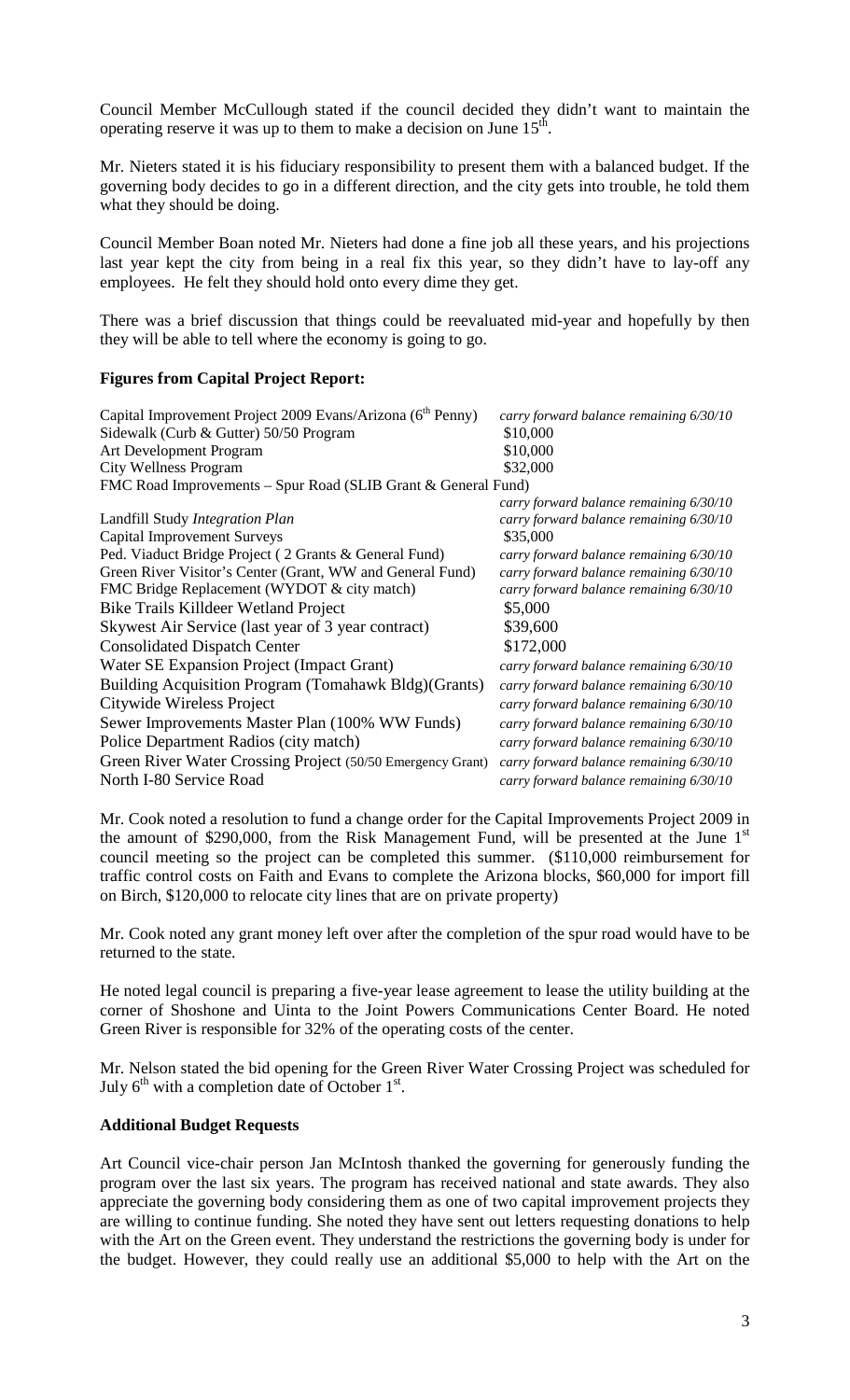Green event and to keep from reducing the "purse" prize. They want to keep the event the high class event that it has been.

Council Members McCullough and Maes stated they would support the additional \$5,000 if they found any extra money in the budget.

Council Member Rust stated it was one of the most successful programs in the eight years that he had been on the council. It has brought pride and tourism to Green River. So he will also support the additional \$5,000 allocation. Council Member Rust felt it was also important to hear from the citizens regarding the program to influence the council decision.

#### **Enterprise Funds**

Mr. Nelson noted two positions had been cut from the water division, and overtime and seasonal hours had been decreased in all the enterprise funds.

Mr. Nelson explained the budget cuts from the FYE10 budget amounts to the FYE11 budget with division totals as follows:

#### Fund 70 Solid Waste

- 530 Solid Waste Collection: decrease of \$47,545 or 5.96%
- 535 Recycling: decrease of \$26,574 or 86%
- 540 Landfill Operations: decrease of \$60,582, increase of \$113,400

Total decrease for Fund 70 = \$*21,701*

Mr. Nelson noted the \$30,000 request for garbage cans to keep the can replacement program going had been denied.

Supervisor Linda Roosa noted the work and materials for recycling will be incorporated into the solid waste and landfill accounts. They are trying to revise the tri-party agreement with Rock Springs before they purchase the baler.

Mr. Nelson stated they needed to integrate the DEQ requirements from the Solid Waste Management Plan estimated to be approximately \$113,400 for monitoring or digging more wells. So, the proposed budget amounts submitted to the governing body do not represent the \$113,400 increase. The money will be budgeted under professional services.

#### Fund 71 Wastewater

560 – Wastewater Plant: decrease of \$32,849 or 4.13% 570 – Wastewater Collection: decrease of \$18,396 or 4.28%

Total decrease for Fund  $71 = $33,356$ 

Responding to questions from Council Member McCullough, Mr. Nieters stated the Water Fund was very healthy. The Solid Waste Fund is going to need some help.

Mr. Nieters stated they are asking for a 5% rate increase to the Wastewater Fund or the fund will lose \$118,792. The rate increase will bring up the fund balance by \$46,890 for a net loss of \$71,902. The 5% rate will add approximately 60¢ to the *residential* utility bill even though a higher increase is needed. The rate increase is included in the proposed budget figures. Staff didn't want to ask for a 10% increase, and another 5% next year in order to balance out the loss. Staff recommendation is to ease up the rate increase over the next three years to get the balance back up to where it needs to be. The overall fund balance has been decreasing for a number of years, but is still in the black. Mr. Nieters reminded the governing body the enterprise funds are required to run in the black, not the red.

Mr. Nelson noted the rate increase is included in the changes to the Fee Schedule which will be discussed at another workshop, and is approved through the adoption of the Fee Schedule on June 15, 2010.